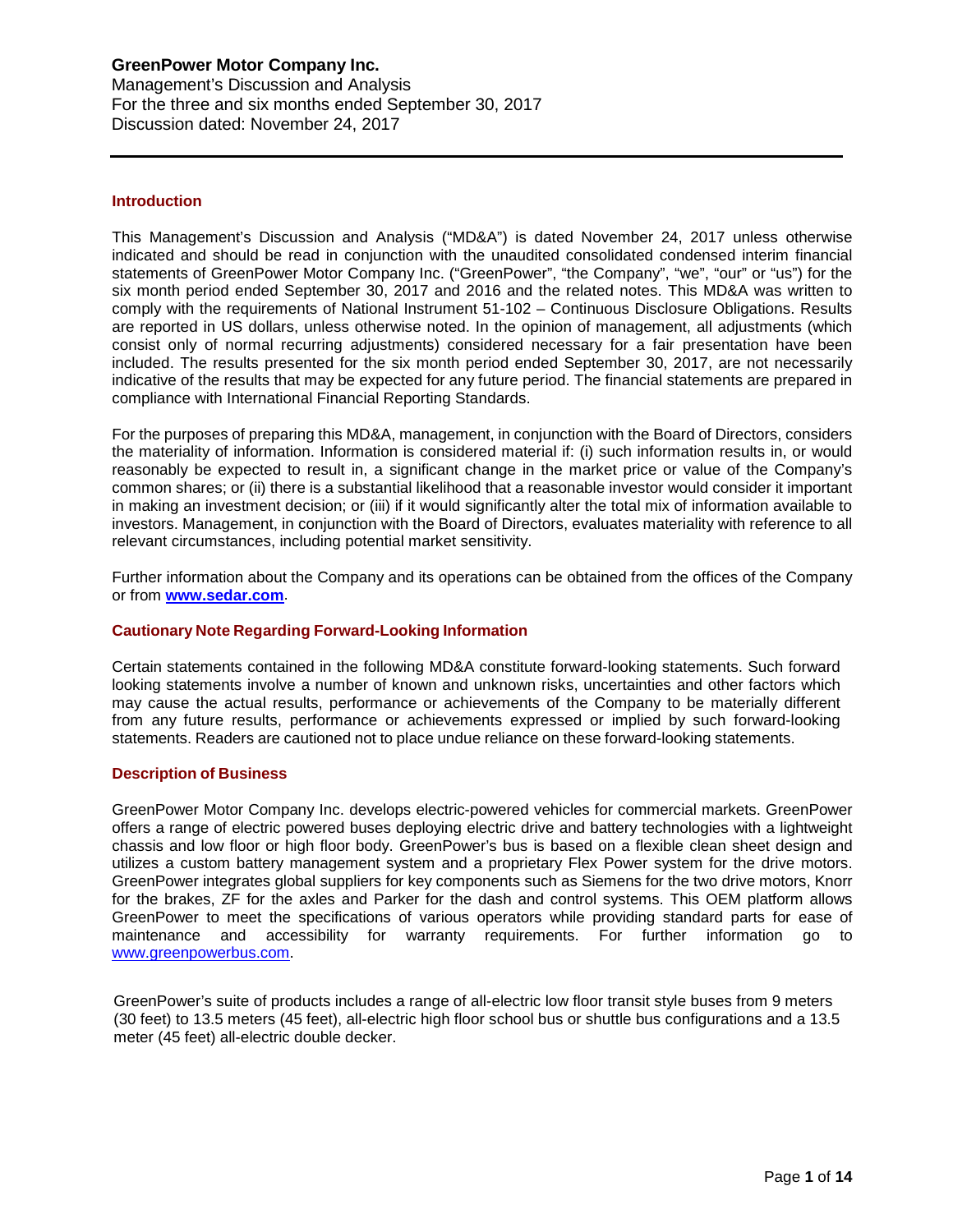### **GreenPower Motor Company Inc.** Management's Discussion and Analysis

For the three and six months ended September 30, 2017 Discussion dated: November 24, 2017

## **Operations**

As at September 30, 2017, the Company had:

- Three EV350's, an EV school bus and an EV550 and charging stations classified as equipment on the balance sheet totaling \$2,385,199.
- Work in process inventory and production supplies representing an EV350, EV250 and a school bus totaling \$1,411,213 and;
- Finished goods inventory representing charging stations, an EV550 and an EV250 totaling \$1,114,841.

## **Trends**

The Company does not know of any trends, commitments, events, or uncertainty that are expected to have a material effect on the Company's business, financial condition, or results of operations other than as disclosed herein under "Risk Factors" and the paragraph below.

### **Results of Operations**

### For the three month period ended September 30, 2017 and 2016

The Company had a consolidated net loss of \$1,001,006 for the three months ended September 30, 2017, including revenues of \$30,948 which related to income generated from the lease of the EV550. Operating costs for the period amounted to \$1,032,014 and consists of administrative fees of \$284,624 relating to salaries, project management, accounting, and administrative services; transportation costs of \$49,775 which related to the use of trucks, trailers, contractors as well as other operational costs needed to transport company products around North America; travel, accommodation, meals and entertainment costs of \$115,367 related to travel for project management, demonstration of company products, and trade shows; product development costs of \$107,086; sales and marketing costs of \$76,731; interest and accretion on the convertible debentures and promissory note of \$96,037; professional fees of \$23,646 consisting of legal and audit fees; as well as \$119,426 of share-based compensation expense and depreciation of \$138,673. The remaining operating costs of the period amounted to approximately \$38,652 in general corporate expenses, the Company also had a foreign exchange gain of \$18,003.

The consolidated total comprehensive loss for the period was impacted by \$2,212 of other comprehensive loss as a result of the translation of the entities with a different functional currency than presentation currency.

The Company had a consolidated net loss of \$654,421 for the three months ended September 30, 2016, and consists of administrative fees of \$98,288 relating to salaries, project management, accounting, and administrative services; transportation costs of \$92,254 which related to the use of trucks, trailers, contractors as well as other operational costs needed to transport company products around North America; travel, accommodation, meals and entertainment costs of \$143,297 related to travel for project management, demonstration of company products, and trade shows; product development costs of \$85,825; sales and marketing costs of \$72,273; interest and accretion on the convertible debentures of \$22,698; professional fees of \$9,254 consisting of legal and audit fees; as well as \$70,323 of share-based compensation expense and depreciation of \$26,845. The remaining operating costs of the period amounted to approximately \$33,364 in general corporate expenses.

The consolidated total comprehensive loss for the period was impacted by \$63 of other comprehensive gain as a result of the translation of the entities with a different functional currency than presentation currency.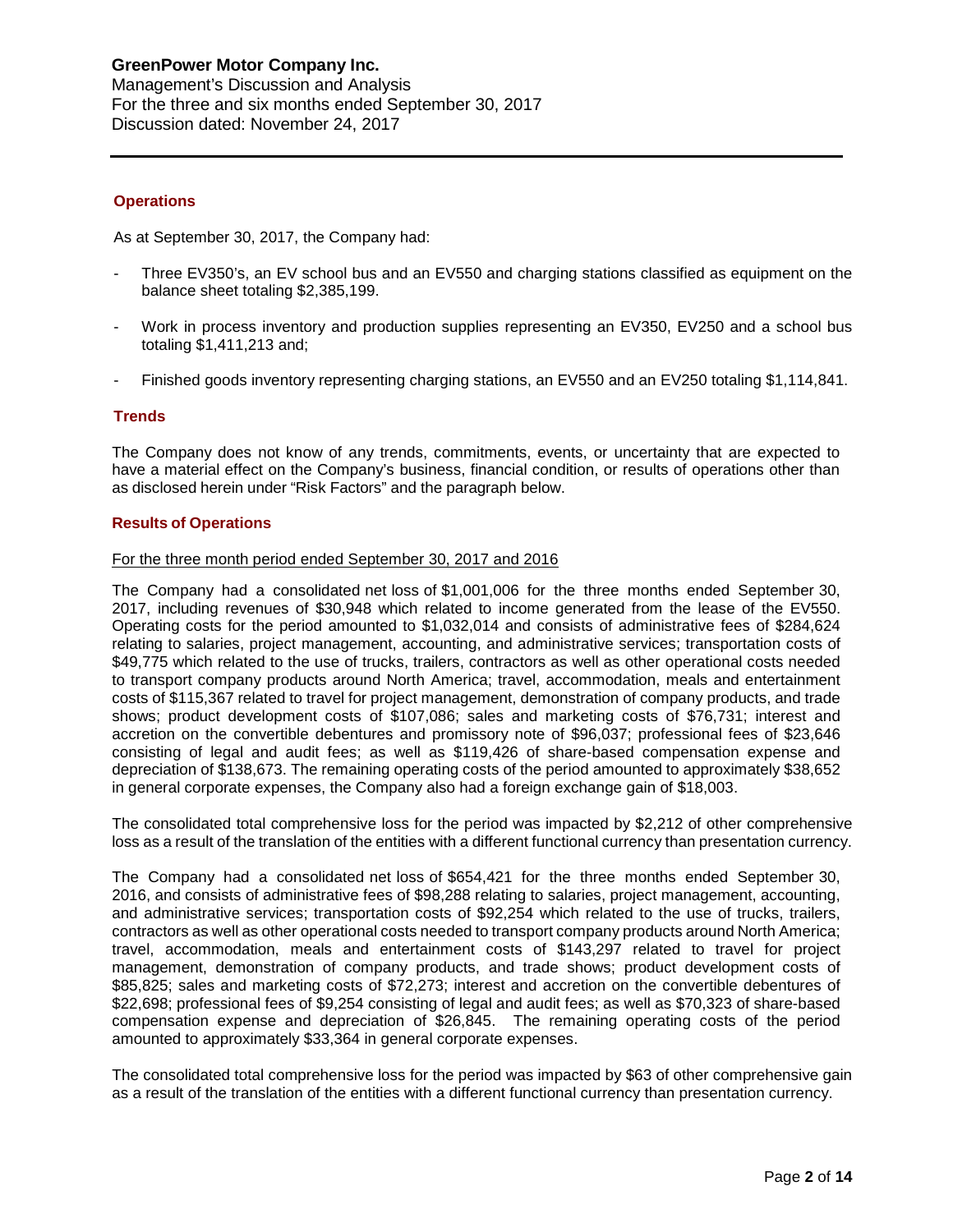Management's Discussion and Analysis For the three and six months ended September 30, 2017 Discussion dated: November 24, 2017

## **Results of Operations (continued)**

### For the six month period ended September 30, 2017 and 2016

The Company had a consolidated net loss of \$2,329,287 for the six months ended September 30, 2017, including revenues of \$59,713 which related to income generated from the lease of the EV550. Operating costs consisted of administrative fees of \$551,763 relating to salaries, project management, accounting, and administrative services; transportation costs of \$121,842 which related to the use of trucks, trailers, contractors as well as other operational costs needed to transport company products around North America; travel, accommodation, meals and entertainment costs of \$227,621 related to travel for project management, demonstration of company products, and trade shows; product development costs of \$204,940; sales and marketing costs of \$180,635; interest and accretion on the convertible debentures and promissory note of \$151,386; professional fees of \$57,400 consisting of legal and audit fees; as well as \$606,667 of share-based compensation expense and depreciation of \$259,930. The remaining operating costs of the period amounted to approximately \$69,735 in general corporate expenses, the Company also had a foreign exchange gain of 42,919.

The consolidated total comprehensive loss for the period was impacted by \$2,929 of other comprehensive loss as a result of the translation of the entities with a different functional currency than presentation currency.

The Company had a consolidated net loss of \$1,239,603 for the six months ended September 30, 2016, and consists of administrative fees of \$193,441 relating to salaries, project management, accounting, and administrative services; transportation costs of \$167,431 which related to the use of trucks, trailers, contractors as well as other operational costs needed to transport company products around North America; travel, accommodation, meals and entertainment costs of \$226,002 related to travel for project management, demonstration of company products, and trade shows; product development costs of \$156,800; sales and marketing costs of \$133,028; interest and accretion on the convertible debentures of \$45,409; professional fees of \$62,537 consisting of legal and audit fees; as well as \$143,833 of sharebased compensation expense and depreciation of \$53,674. The remaining operating costs of the period amounted to approximately \$57,448 in general corporate expenses.

The consolidated total comprehensive loss for the period was impacted by \$928 of other comprehensive loss as a result of the translation of the entities with a different functional currency than presentation currency.

### Year ended March 31, 2017

The Company had a consolidated net loss of \$2,813,217 for the year ended March 31, 2017, and consists of administrative fees of \$598,850 relating to salaries, project management, accounting, and administrative services; transportation costs of \$257,352 which related to the use of trucks, trailers, contractors as well as other operational costs needed to transport company products around North America; travel, accommodation, meals and entertainment costs of \$430,821 related to travel for project management, demonstration of company products, and trade shows; product development costs of \$312,278; sales and marketing costs of \$234,395; interest and accretion on the convertible debentures and promissory note of \$95,629; professional fees of \$176,563 consisting of legal and audit fees; as well as \$391,769 of share-based compensation expense and depreciation of \$177,498. The remaining operating costs for the period amounted to \$138,062 in general corporate expenses.

The consolidated total comprehensive loss for the year was impacted by \$4,788 of other comprehensive income as a result of the translation of the entities with a different functional currency than presentation currency.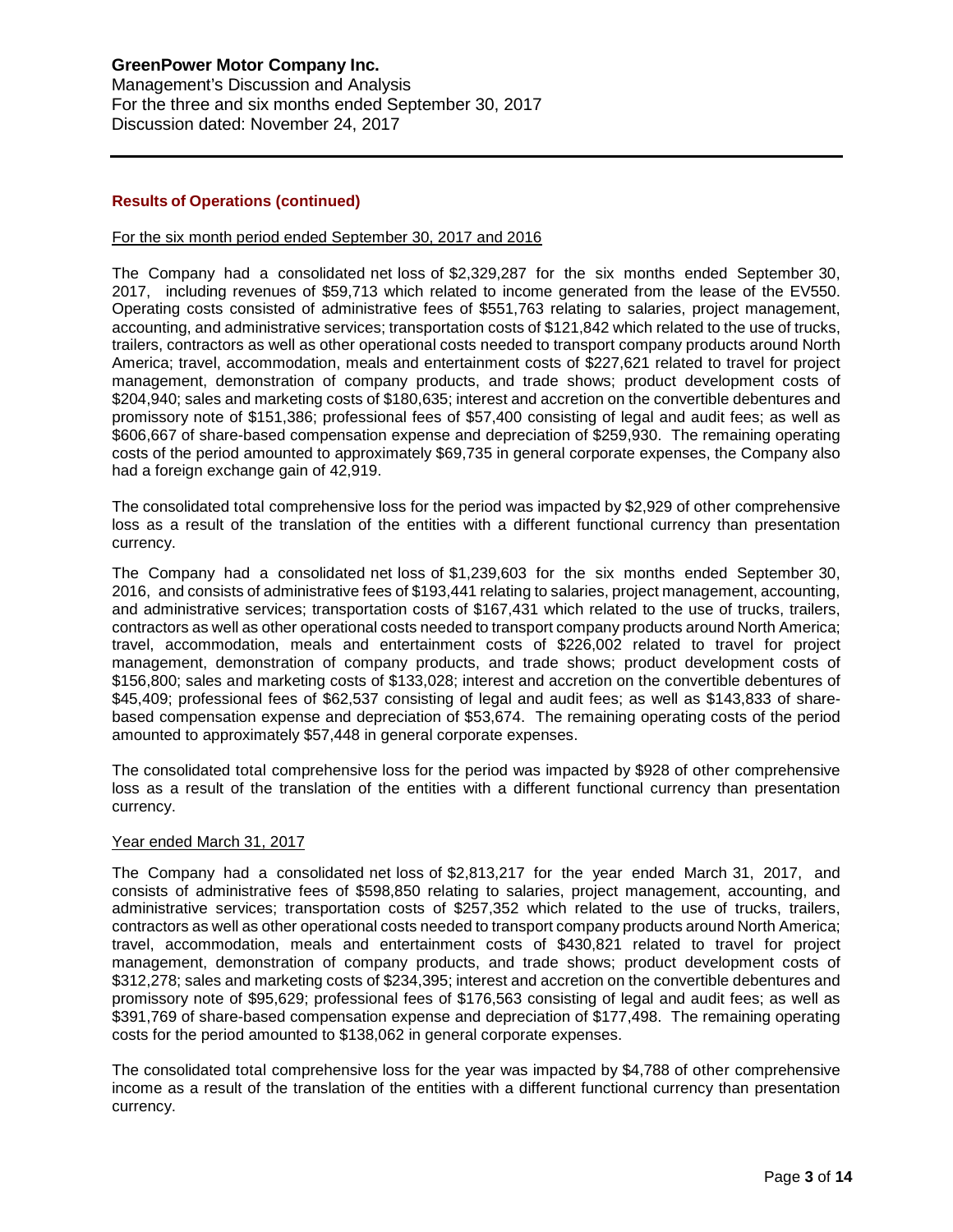# **Summary of Quarterly Cash Flow**

|                                                                                                  |               | Three Months Ended |            |                        |
|--------------------------------------------------------------------------------------------------|---------------|--------------------|------------|------------------------|
|                                                                                                  | September 30, | June 30,           |            | March 31, December 31, |
|                                                                                                  | 2017          | 2017               | 2017       | 2016                   |
| Cash flow used in operating activities \$<br>before changes in non-cash working<br>capital items | 780,119 \$    | 689.290 \$         | 614.426 \$ | 531.617                |

|                                                                                                  |               | Three Months Ended |         |      |                        |
|--------------------------------------------------------------------------------------------------|---------------|--------------------|---------|------|------------------------|
|                                                                                                  | September 30, | June 30,           |         |      | March 31, December 31, |
|                                                                                                  | 2016          | 2016               | 2016    |      | 2015                   |
| Cash flow used in operating activities \$<br>before changes in non-cash working<br>capital items | 533.584 \$    | 484.843 \$         | 410.787 | - \$ | 358,840                |

 $\hat{\mathcal{L}}$ 

 $\hat{\mathcal{L}}$ 

 $\mathcal{A}^{\mathcal{A}}$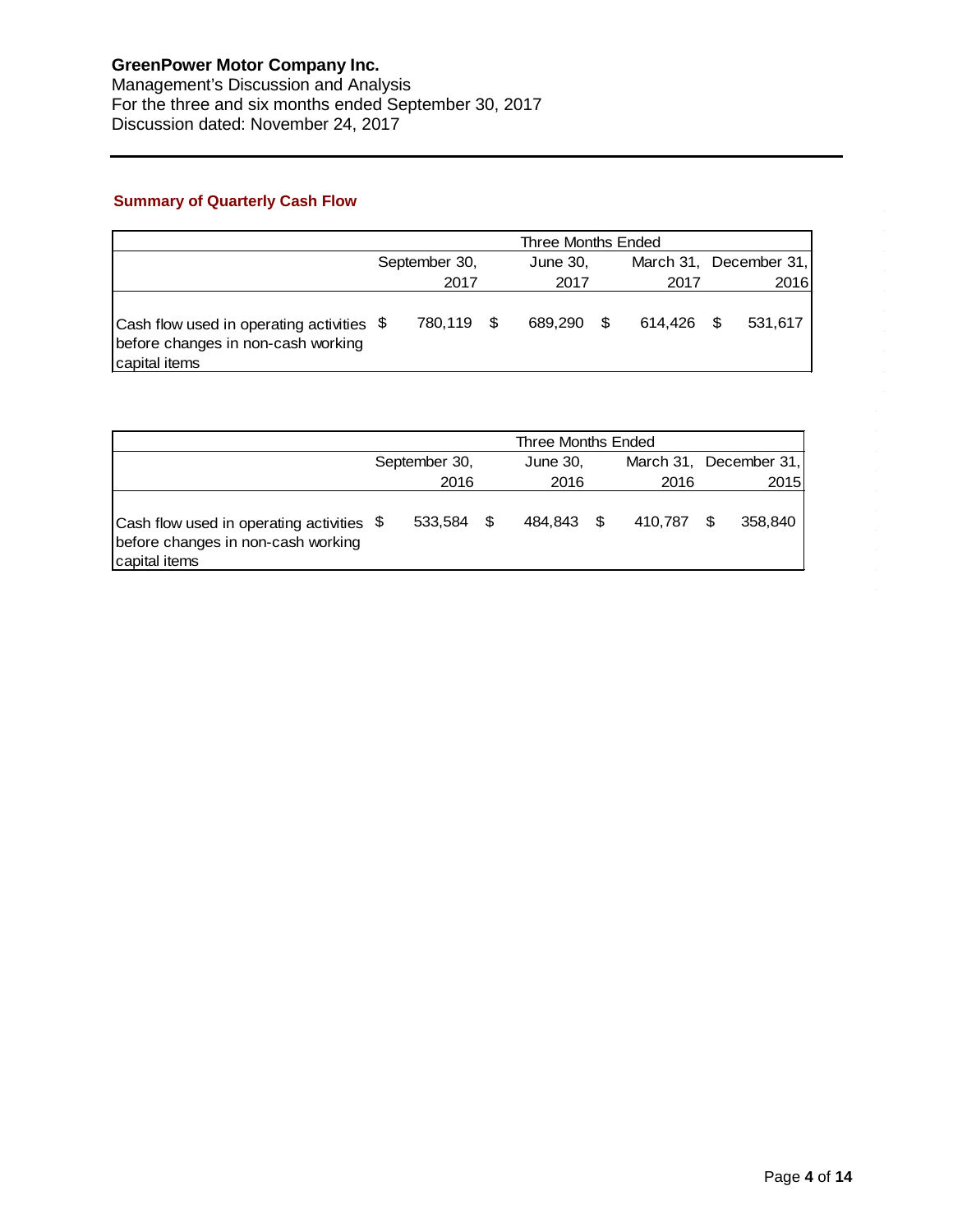Management's Discussion and Analysis For the three and six months ended September 30, 2017 Discussion dated: November 24, 2017

## **Selected Quarterly Information**

The quarterly results have been restated to reflect accounting policies consistent with IFRS. A summary of selected information for each of the quarters presented below is as follows:

|                                                 |               | Three Months Ended |     |            |              |
|-------------------------------------------------|---------------|--------------------|-----|------------|--------------|
|                                                 | September 30, | June 30,           |     | March 31,  | December 31. |
|                                                 | 2017          | 2017               |     | 2017       | 2016         |
| <b>Financial results</b>                        |               |                    |     |            |              |
| Revenues                                        | \$<br>30,948  | \$<br>28,765       | -\$ | - \$       |              |
| Net loss for the period                         | (1,001,066)   | (1,328,221)        |     | (888, 792) | (684,822)    |
| Basic and diluted loss per share <sup>(1)</sup> | (0.01)        | (0.01)             |     | (0.01)     | (0.01)       |
| Balance sheet data                              |               |                    |     |            |              |
| Working capital (deficiency)                    | 1,158,588     | 901,578            |     | (111)      | 2,636,798    |
| Total assets                                    | 6,222,668     | 5,387,123          |     | 4,519,597  | 5,014,361    |
| Shareholders' equity                            | 1,935,286     | 2,174,280          |     | 2,177,227  | 2,841,573    |

(1) Based upon the weighted average number of shares issued and outstanding for the period.

|                                                 |               |      | Three Months Ended |           |      |                        |
|-------------------------------------------------|---------------|------|--------------------|-----------|------|------------------------|
|                                                 | September 30, |      | June 30,           |           |      | March 31, December 31, |
|                                                 | 2016          |      | 2016               | 2016      |      | 2015                   |
| <b>Financial results</b>                        |               |      |                    |           |      |                        |
| Revenues                                        | \$            | - \$ | - \$               |           | - \$ |                        |
| Net loss for the period                         | (654,421)     |      | (585, 182)         | (468,532) |      | (426, 014)             |
| Basic and diluted loss per share <sup>(1)</sup> | (0.01)        |      | (0.01)             | (0.01)    |      | (0.01)                 |
| Balance sheet data                              |               |      |                    |           |      |                        |
| Working capital                                 | 1,310,830     |      | 1,741,941          | 1,902,053 |      | 2,195,229              |
| Total assets                                    | 3,990,166     |      | 3,681,536          | 3,948,245 |      | 3,491,940              |
| Shareholders' equity                            | 1,511,587     |      | 1,918,512          | 2,049,162 |      | 2,273,275              |

(1) Based upon the weighted average number of shared issued and outstanding for the period.

## **Liquidity**

At September 30, 2017, the Company had a cash balance of \$336,296 and working capital of \$1,158,588. The Company manages its capital structure and makes adjustments to it, based on available funds to the Company. The Company will continue to rely on additional financings and the sale of its inventory to further its operations and meet its capital requirements to manufacture EV vehicles, complete the Altoona test, initiate construction of the manufacturing facility, and further develop its sales and marketing, engineering, and technical resources.

 $\alpha$ 

 $\hat{\boldsymbol{\beta}}$  $\bar{z}$ 

 $\sim$ 

 $\bar{\bar{z}}$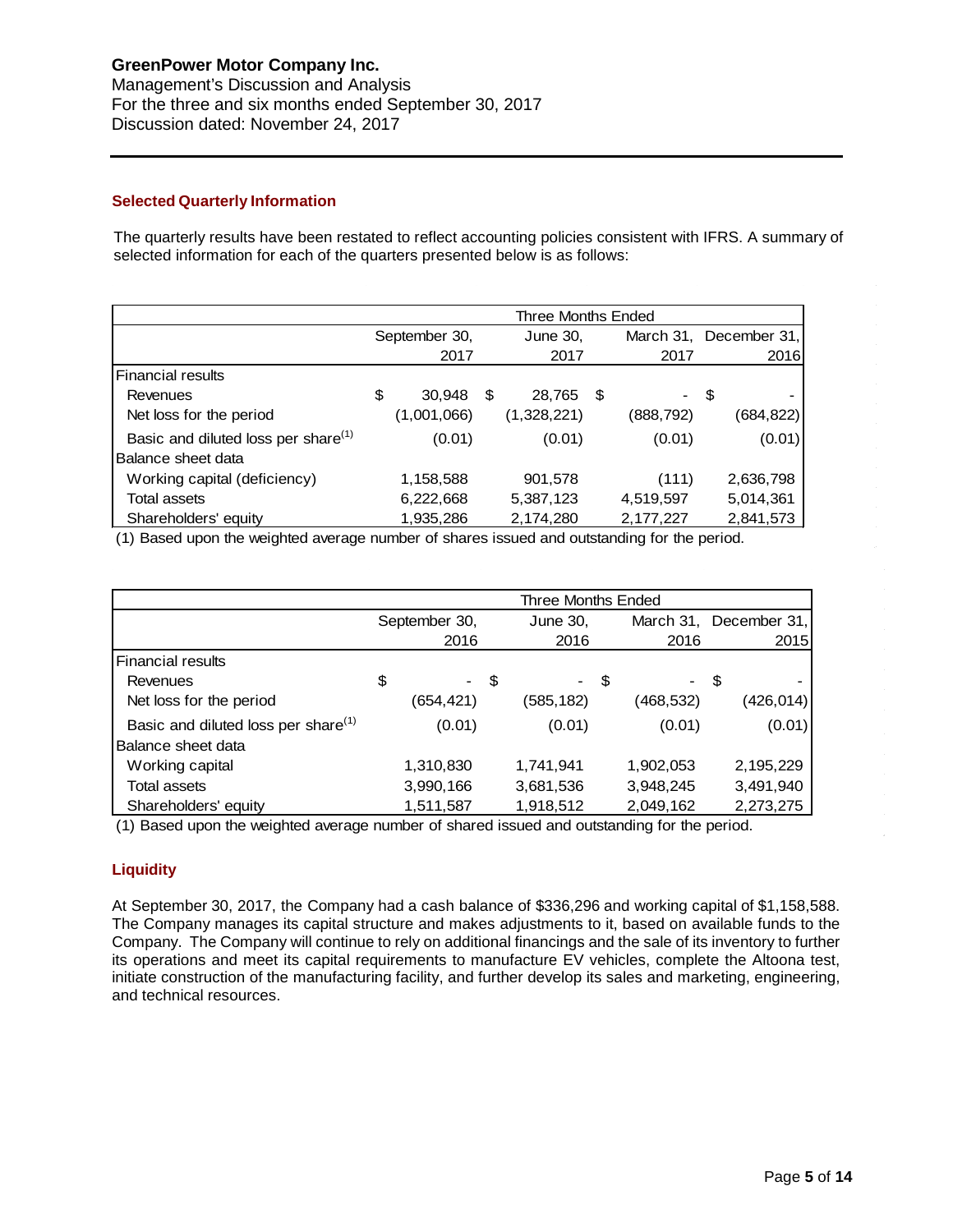Management's Discussion and Analysis For the three and six months ended September 30, 2017 Discussion dated: November 24, 2017

#### **Capital Resources**

Period ended September, 2017 and up to the date of this report

Authorized: Unlimited number of common shares without par value Authorized: Unlimited number of preferred shares without par value

In May 2017, the Company announced the closing of a private placement, which raised gross proceeds of CDN\$2,150,000 (\$1,578,500) through the issuance of convertible debentures (the "May 2017 Debentures")

The terms of the May 2017 Debentures include:

- the May 2017 Debentures mature four years after issuance (the "Maturity Date"), and the principal amount of the May 2017 Debentures, together with accrued and any unpaid interest, will be payable on the Maturity Date;
- the May 2017 Debentures bear interest ("Interest") at the greater of 8% per annum or BMO bank prime rate of lending plus 2.5% per annum, which Interest will be payable monthly;
- the principal amount of the May 2017 Debentures is convertible into common shares of the Company ("Shares") at a price of CDN\$0.65 per Share at any time, until the Maturity Date;
- the Company may, at any time after the second anniversary of the issuance date and prior to the Maturity Date, repay the principal amount and any accrued and unpaid Interest of the 2017 Debentures.

Pursuant to the debenture financing, the Company issued 3,306,700 non-transferrable common share purchase warrants (each, a "Warrant"), with each Warrant exercisable into one Share for a period of three years at an exercise price of CDN\$0.75 per Share, subject to adjustment.

In September 2017, the Company announced the closing of a private placement, which raised gross proceeds of CDN\$1,476,000 (USD1,176,474) through the issuance of convertible debentures ( the "September 2017 Debentures").

The terms of the September 2017 Debentures include:

- The September 2017 Debentures mature four years after the issuance (the "Maturity Date"), and the principal amount of the Debentures, together with accrued and any unpaid interest will be payable on the Maturity Date;
- The September 2017 Debentures bear interest ("Interest") at the greater of 8% per annum or BMO bank prime rate of lending plus 2.5% per annum, which Interest will be payable monthly in cash;
- The principal amount of the September 2017 Debentures is convertible into common shares of the Company (each, a "Share") at a price of \$0.40 per Share at any time until the Maturity Date; and
- the Company may, at any time after the second anniversary of the issuance date and prior to the Maturity Date, repay the principal amount and any accrued and unpaid Interest of the September 2017 Debentures.

Pursuant to the debenture financing, the Company issued 3,690,000 non-transferrable common share purchase warrants, with each warrant exercisable into one Share for a period of four years at an exercise price of CDN\$0.50 per Share, subject to adjustment.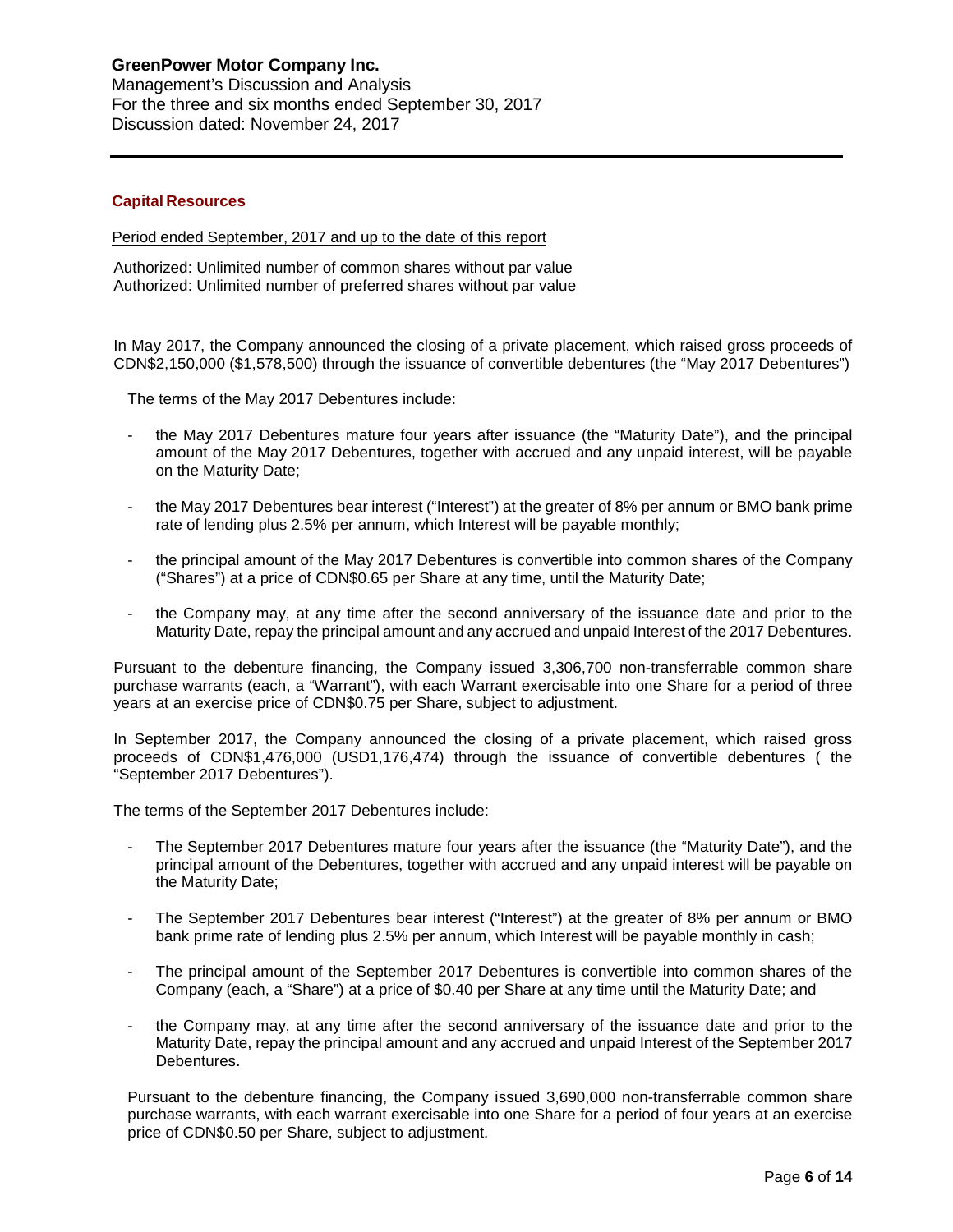Management's Discussion and Analysis For the three and six months ended September 30, 2017 Discussion dated: November 24, 2017

## **Capital Resources (Continued)**

In October 2017, the Company announced the closing of a private placement, which raised gross proceeds of CDN\$2,220,000 (USD1,777,900) through the issuance of convertible debentures (the "October 2017 Debentures").

The terms of the October 2017 Debentures include:

- the October 2017 Debentures mature four years after issuance (the "Maturity Date"), and the principal amount of the Debentures, together with accrued and any unpaid interest, will be payable on the Maturity Date;
- the October 2017 Debentures bear interest ("Interest") at the greater of 8% per annum or BMO bank prime rate of lending plus 2.5% per annum, which Interest will be payable monthly in cash;
- the principal amount of the October 2017 Debentures is convertible into common shares of the Company (each, a "Share") at a price of \$0.40 per Share at any time until the Maturity Date;
- the Company issued 5,550,000 non-transferrable common share purchase warrants (each, a "Warrant"), with each Warrant exercisable into one Share for a period of four years at an exercise price of \$0.50 per Share, subject to adjustment; and
- the Company may, at any time after the second anniversary of the issuance date and prior to the Maturity Date, repay the principal amount and any accrued and unpaid Interest of the October 2017 Debentures.

During the six month period ended September 30, 2017, 782,500 Options were exercised at prices between CDN\$0.25 – CDN\$0.40 per share for proceeds of CDN\$201,250 (\$148,029).

On May 26, 2017, the Company granted:

- 1,037,500 options to Directors with an exercise price of CDN\$0.75 per share with a term of 5 years. The options fully vest on the grant date.
- 100,000 options to an advisor with an exercise price of CDN\$0.60 per share with a term of 3 years. The options fully vest on the grant date.
- 200,000 options to an employee with an exercise price of CDN\$0.60 per share and vest 25% after 4 months and then 25% after years 1, 2 & 3, and with a term of five years.
- 50,000 options to a consultant (IR provider) with an exercise price of CDN\$0.60 per share which vest 25% at the end of every 3 months for a period of twelve months and with a term of 3 years.

On July 10, 2017, the Company granted 50,000 options to a consultant (IR provider) with an exercise price of CDN\$0.55 per share which vest 25% at the end of every 3 months for a period of twelve months and with a term of 3 years.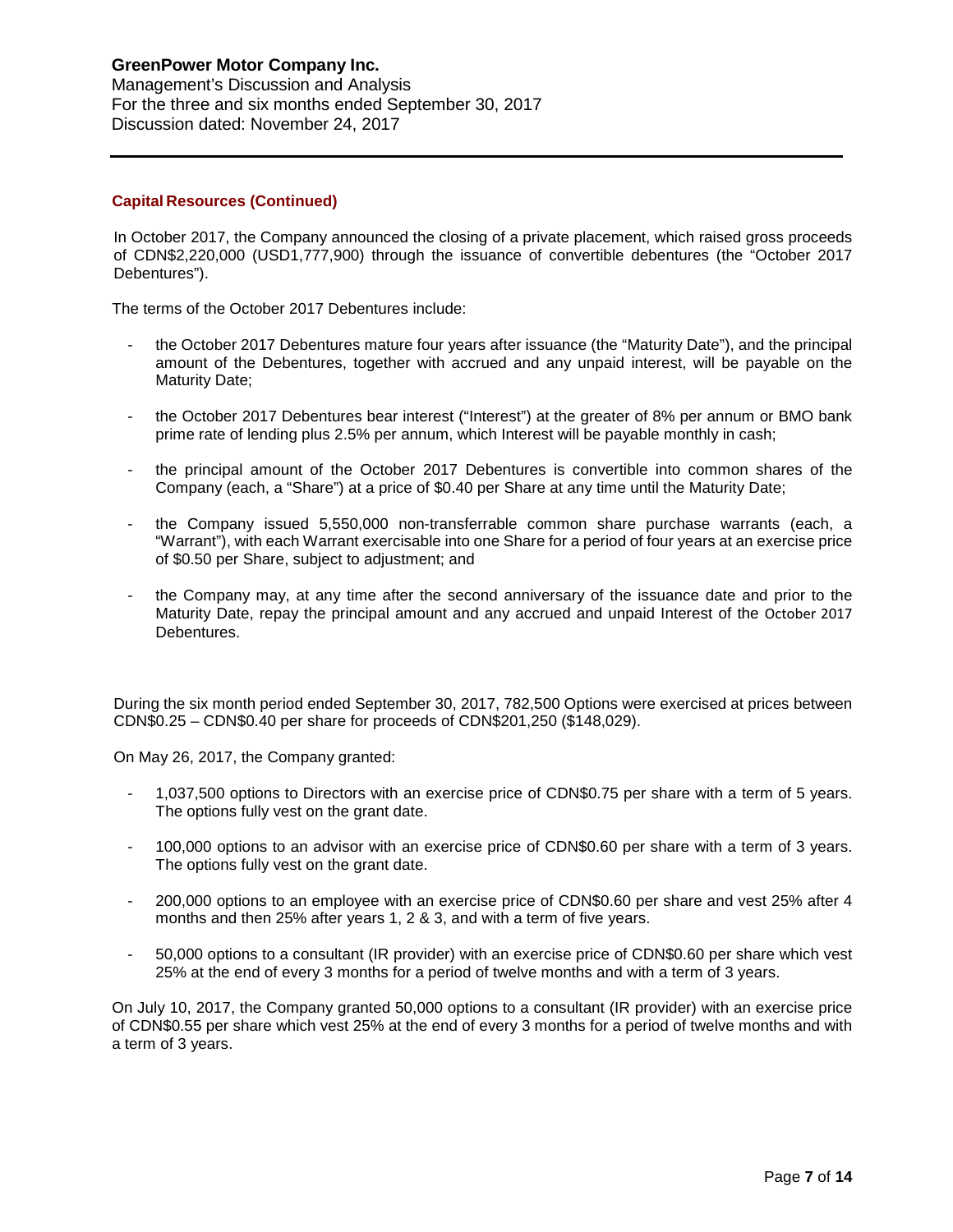Management's Discussion and Analysis For the three and six months ended September 30, 2017 Discussion dated: November 24, 2017

#### **Investing Activities**

#### For the period ended September 30, 2017

See the Operations and Capital Resources sections above for a summary of the Company activities during the three month period ended September 30, 2017.

### **Off-Balance Sheet Arrangements**

As of the date of this filing, the Company does not have any off-balance sheet arrangements that have, or are reasonably likely to have, a current or future effect on the results of operations or financial condition of the Company including, without limitation, such considerations as liquidity and capital resources that have not previously been discussed.

### **Related Party Transactions**

Related parties include the Board of Directors, officers of the Company and its subsidiaries, close family members and enterprises which are controlled by these individuals as well as certain persons performing similar functions.

During the six month period ended September 30, 2017 and 2016, the Company engaged the services of several shareholders and related parties of the Company, including Koko Financial Services Ltd., MSA Holdings Inc., and S&P 500 Financial and Corporate Services Inc., to provide accounting, management consulting and director services. Details of these agreements are as follows:

- Pursuant to a consulting agreement dated August 6, 2014 as amended from time to time, among the Company, Fraser Atkinson and Koko Financial Services Ltd., a company beneficially owned by Fraser Atkinson, the Company retained Fraser Atkinson to provide consulting services to the Company. GreenPower Motor Company Inc., paid Koko Financial Services Ltd. \$60,000 for the six month period ended September 30, 2017 (2016 - \$ 57,750).
- Pursuant to a consulting agreement dated August 6, 2014 as amended from time to time, among the Company, Mark Achtemichuk and MSA Holdings Inc., a company beneficially owned by Mark Achtemichuk, the Company retained Mark Achtemichuk to provide consulting services to the Company. GreenPower Motor Company Inc., paid MSA Holdings Inc., \$11,579 for the six month period ended September 30, 2017 (2016-\$11,550).
- Effective January 1, 2016, GreenPower Motor Company, Inc. (the U.S subsidiary of the Company), agreed to pay U.S. \$10,000 per month to S & P 500 Financial and Corporate Services Inc. ("S&P 500"), a U.S. company where the CEO of GreenPower served as a director. As a result, GreenPower Motor Company, Inc., paid S&P 500 \$60,000 for the six month period ended September 30, 2017 (2016-\$60,000).

The amounts are classified as either Administrative fees, Product development costs or Sales and marketing in the Consolidated Condensed Interim Statements of Operations and Comprehensive Loss for each of the periods.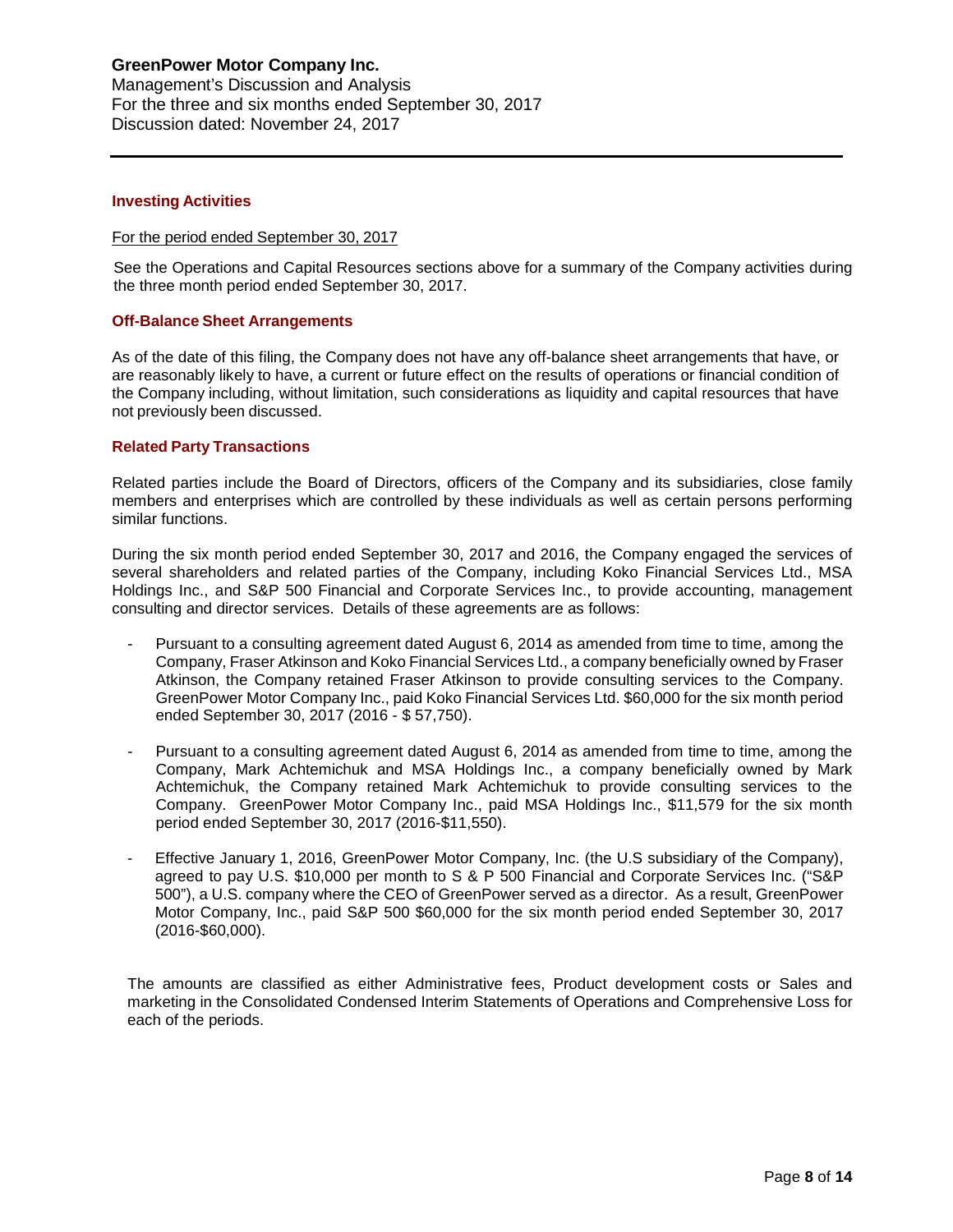Management's Discussion and Analysis For the three and six months ended September 30, 2017 Discussion dated: November 24, 2017

### **Related Party Transactions (Continued)**

The Company also incurred share-based compensation in the amount of \$488,354 during the six month period ended September 30, 2017 (2016 – \$90,469) for stock options granted in current and prior periods to Directors and Officers of the Company.

During the six month period ended September 30, 2017, the Company also incurred equipment rental expenses of \$80,154 (2016 – \$104,802) with Maple Leaf Equipment Aircraft and Recovery Inc., a company that the Chairman of GreenPower is an officer and director. These costs are expensed on the Consolidated Condensed Interim Statements of Operations and Comprehensive Loss for each of the periods.

During the six month period ended September 30, 2017, the Company also incurred accommodation expenses of \$47,192 (2016 – \$nil) with Stage Coach Landing, Inc., a company that the Chairman of GreenPower is an officer and director. These costs are expensed on the Consolidated Condensed Interim Statements of Operations and Comprehensive Loss for the period.

Accounts payable and accrued liabilities at September 30, 2017, included \$84,493 (March 31, 2017 - \$115,464) owed to officers, directors, companies controlled by directors and officers and shareholders, which is non-interest bearing, unsecured and has no fixed terms of repayment.

Loans payable to related parties of \$180,359 at September 30, 2017 (March 31, 2017 - \$172,326) includes loans payable to directors and officers, companies controlled by directors and officers, and shareholders of the Company, all of which are non-interest bearing, unsecured and have no fixed terms of repayment.

During the six month period ended September 30, 2017, there were \$16,027 (2016 - \$74,820) of shareholder loan repayments.

These transactions were measured at the exchange amount, which is the amount agreed upon by the transacting parties.

### **Critical Accounting Estimates**

The preparation of the financial statements in conformity with IFRS requires management to make estimates and assumptions that affect the reported amounts of assets and liabilities at the date of the financial statements and reported amounts of expenses during the reporting period. Actual outcomes could differ from these estimates.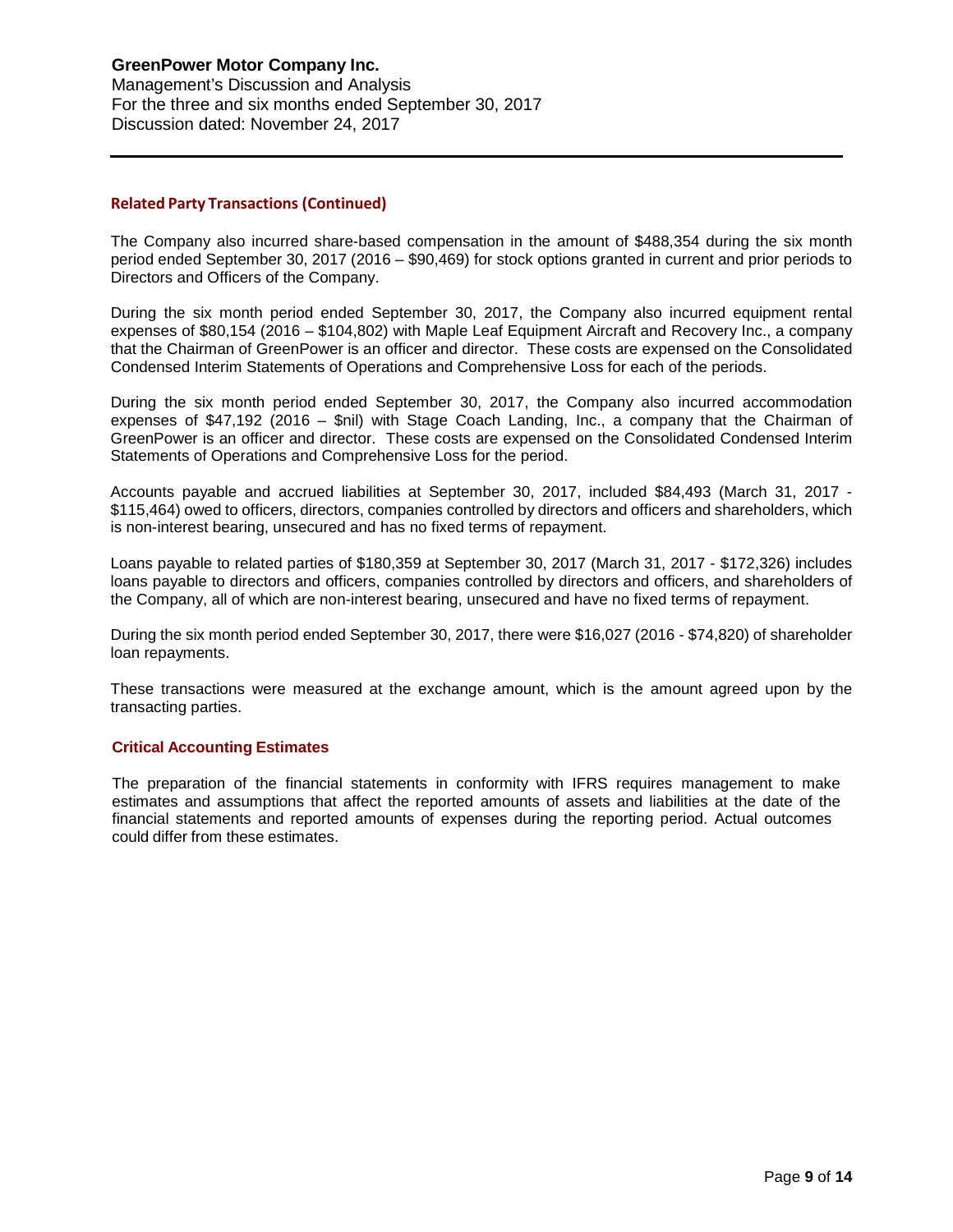Management's Discussion and Analysis For the three and six months ended September 30, 2017 Discussion dated: November 24, 2017

## **Critical Accounting Estimates (continued)**

The financial statements include estimates which, by their nature, are uncertain. The impacts of such estimates are pervasive throughout the financial statements, and may require accounting adjustments based on future occurrences. Revisions to accounting estimates are recognized in the period in which the estimate is revised and the revision affects both current and future periods. Significant assumptions about the future that management has made that could result in a material adjustment to the carrying amounts of assets and liabilities, in the event that actual results differ from assumptions made, relate to, but are not limited to, the following:

- the calculation of the fair value of stock options and warrants issued by the Company
- the impairment of exploration and evaluation costs
- the determination of the useful life of equipment
- the \$nil provision for income taxes which is included in the Consolidated Statements of Operations and recognition of deferred income tax assets and liabilities included in the Consolidated Statement of Financial Position at March 31, 2017.
- the allocation between debt and equity for the convertible debentures
- the Company's ability to continue as a going concern
- the net realizable value of inventory

#### **Financial Instruments**

The Company's financial instruments, consisting of cash of \$336,296 and accounts payable and accrued liabilities approximate fair values due to the relatively short term maturities of the instruments. It is management's opinion that the Company is not exposed to significant interest, currency or credit risks arising from these financial instruments.

As at September 30, 2017, the Company had working capital of \$1,158,588. The Company's continuing operations are dependent upon its ability to raise capital and generate cash flows from operations.

The Company has exposure to the following financial instrument related risks.

#### Credit risk

The Company's exposure to credit risk is on its cash and accounts receivable. Cash consists of cash bank balances held in major Canadian and United States financial institutions with a high credit quality and therefore the Company is exposed to minimal risk.

#### Liquidity risk

The Company ensures that there is sufficient capital in order to meet short-term business requirements, after taking into account the Company's holdings of cash. The Company's cash is invested in a bank and is available on demand. The Company will continue to rely on additional financings to further its operations and meet its capital requirements.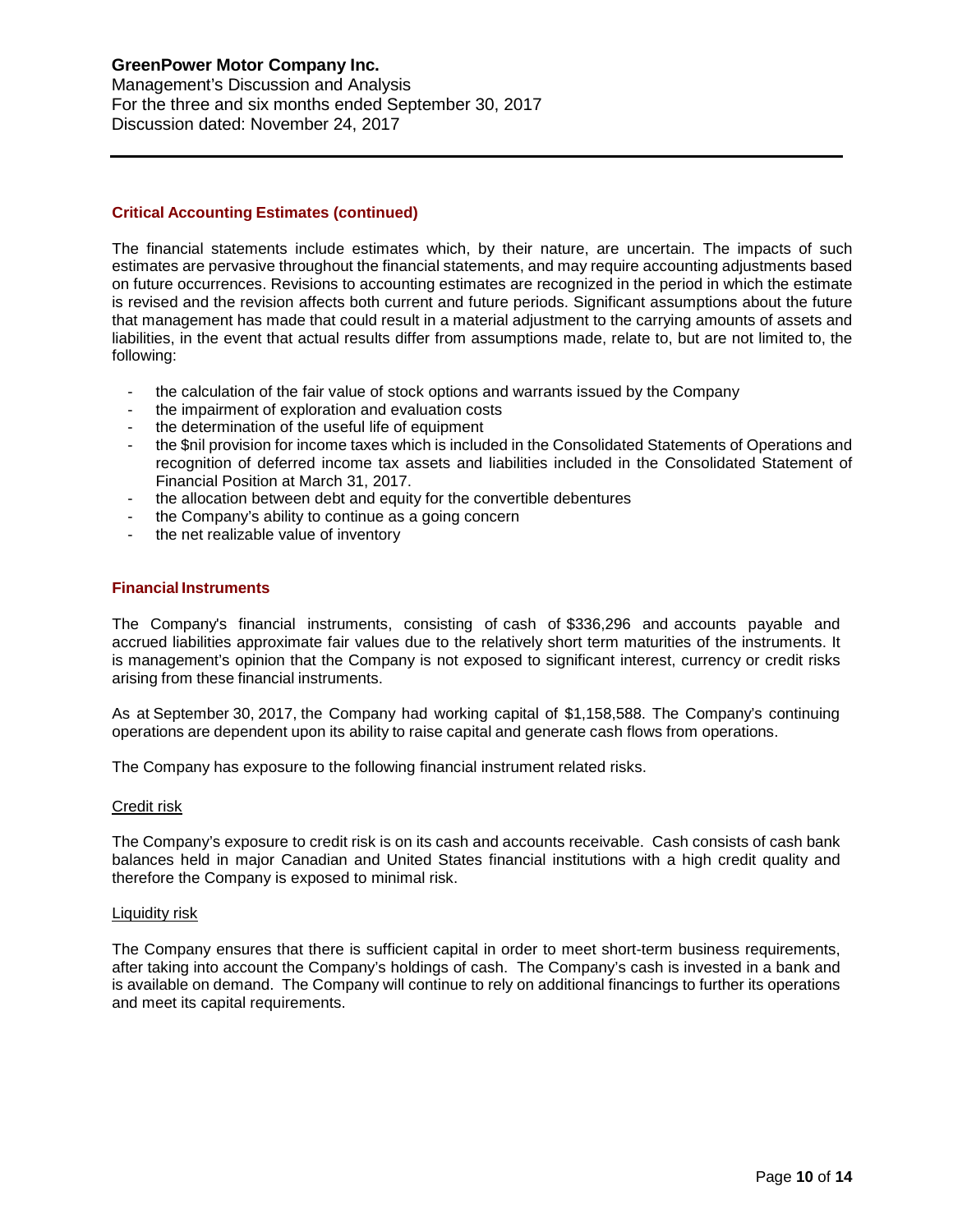Management's Discussion and Analysis For the three and six months ended September 30, 2017 Discussion dated: November 24, 2017

### **Financial Instruments (continued)**

#### Market risks

Market risk is the risk of loss that may arise from changes in market factors such as interest rates and foreign exchange. The Company believes interest rate risk is not material.

The Company is exposed to foreign exchange risk as it conducts business in both the United States and Canada. Management monitors its foreign currency balances, the Company does not engage in any hedging activities to reduce its foreign currency risk. At September 30, 2017, the Company was exposed to currency risk through the following monetary assets and liabilities in CDN Dollars.

|                                           | CDN\$         |
|-------------------------------------------|---------------|
| Cash                                      | \$185,497     |
| Accounts receivable                       | \$485         |
| <b>GST</b> receivable                     | \$21,898      |
| Accounts payable and accrued liabilities  | \$(26,523)    |
| Loans payable to related parties          | \$(116,895)   |
| Convertible debentures                    | \$(1,588,651) |
| Debentures received in advance of closing | \$(162, 126)  |
|                                           |               |

Based on the net exposure and assuming all other variables remain constant, a 10% change in the appreciation or depreciation of the CDN dollar relative to the US dollar would change the total loss and comprehensive loss by approximately CDN\$241,612. The Company currently does not plan to enter into any foreign exchange contracts to mitigate this risk.

### **Capital Management**

The capital structure of the Company consists of cash, convertible debentures, promissory notes, and equity attributable to the common shareholders, consisting of share capital and deficit. There has been no change with respect to the overall capital risk management strategy during the period ended September 30, 2017. The Company is not subject to any externally imposed capital requirement.

There has been no change with respect to the overall capital risk management strategy during the period ended September 30, 2017. The Company is not subject to any externally imposed capital requirement.

### **Outlook**

For the immediate future, the Company intends to:

- facilitate demonstrations of its EV550, EV350's, EV250 and Synapse 72 across the US and Canada
- manufacture the second EV250 all-electric bus and the ten EV350's for the City of Porterville
- conduct the Altoona test
- initiate the construction of the manufacturing facility in Porterville, California
- further develop its sales and marketing, engineering and technical resources.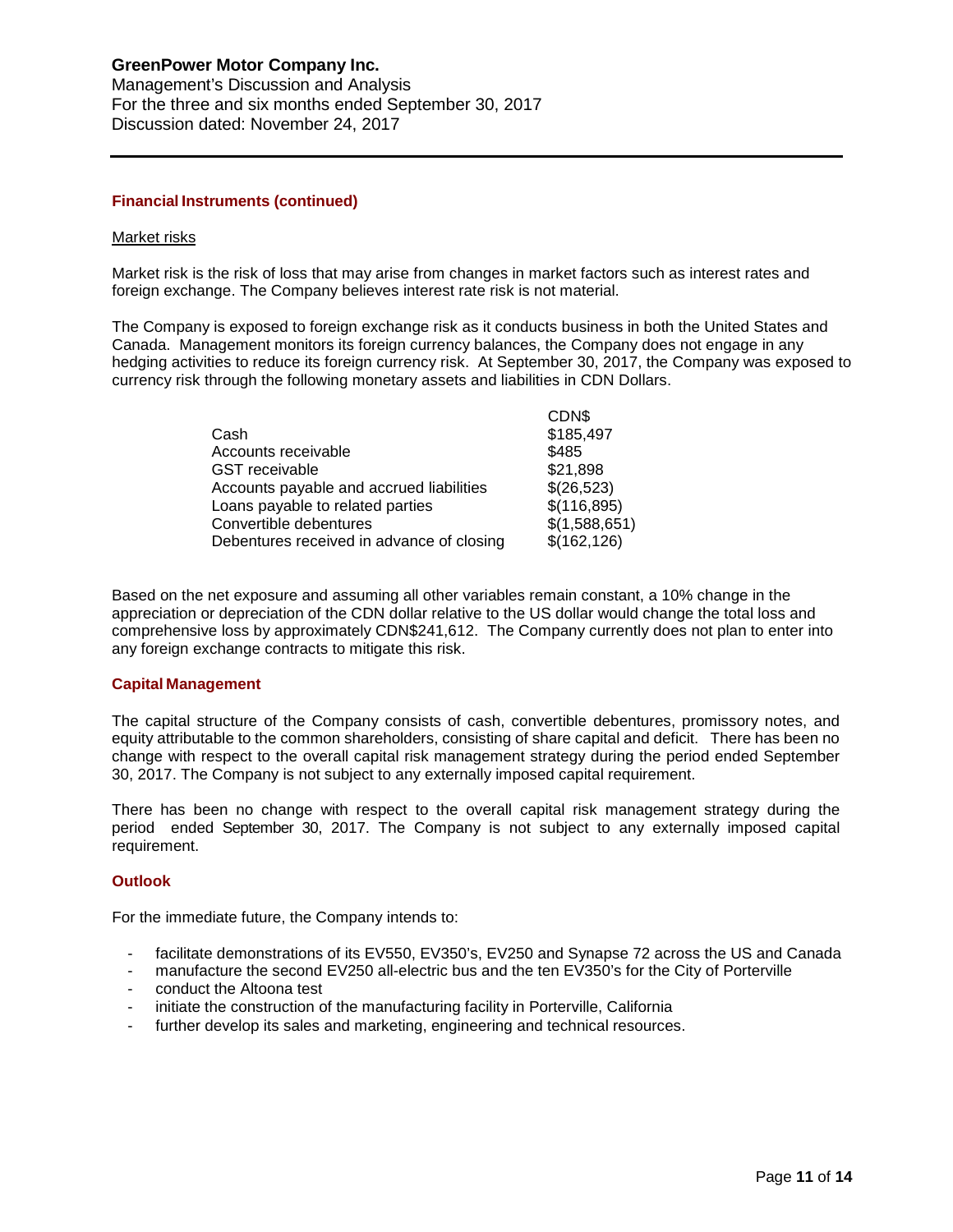#### **Capitalization and Outstanding Security Data**

The total number of common shares issued and outstanding is 92,224,953 as of the date hereof. There are no preferred shares issued and outstanding.

An incentive stock option plan was established for the benefit of directors, officers, employees and consultants of the Company. As of the date hereof, there are 8,974,717 options granted and outstanding.

The total number of common share warrants outstanding as of the date hereof is 13,443,148.

### **Disclosure of Internal Controls**

Management has established processes to provide them sufficient knowledge to support representations that they have exercised reasonable diligence that (i) the financial statements do not contain any untrue statement of material fact or omit to state a material fact required to be stated or that is necessary to make a statement not misleading in light of the circumstances under which it is made, as of the date of and for the periods presented by the financial statements, and (ii) the financial statements fairly present in all material respects the financial condition, results of operations and cash flow of the Company, as of the date of and for the periods presented.

In contrast to the certificate required for non-venture issuers under National Instrument 52-109, Certification of Disclosure in Issuers' Annual and Interim Filings ("NI 52-109"), the Venture Issuer Basic Certificate does not include representations relating to the establishment and maintenance of disclosure controls and procedures ("DC&P") and internal control over financial reporting ("ICFR"), as defined in NI 52-109. In particular, the certifying officers filing this certificate are not making any representations relating to the establishment and maintenance of:

(i) controls and other procedures designed to provide reasonable assurance that information required to be disclosed by the issuer in its annual filings, interim filings or other reports filed or submitted under securities legislation is recorded, processed, summarized and reported within the time periods specified in securities legislation; and

(ii) a process to provide reasonable assurance regarding the reliability of financial reporting and the preparation of financial statements for external purposes in accordance with the issuer's GAAP (IFRS).

The issuer's certifying officers are responsible for ensuring that processes are in place to provide them with sufficient knowledge to support the representations they are making in the certificate. Investors should be aware that inherent limitations on the ability of certifying officers of a venture issuer to design and implement on a cost effective basis DC&P and ICFR as defined in NI 52-109 may result in additional risks to the quality, reliability, transparency and timeliness of interim and annual filings and other reports provided under securities legislation.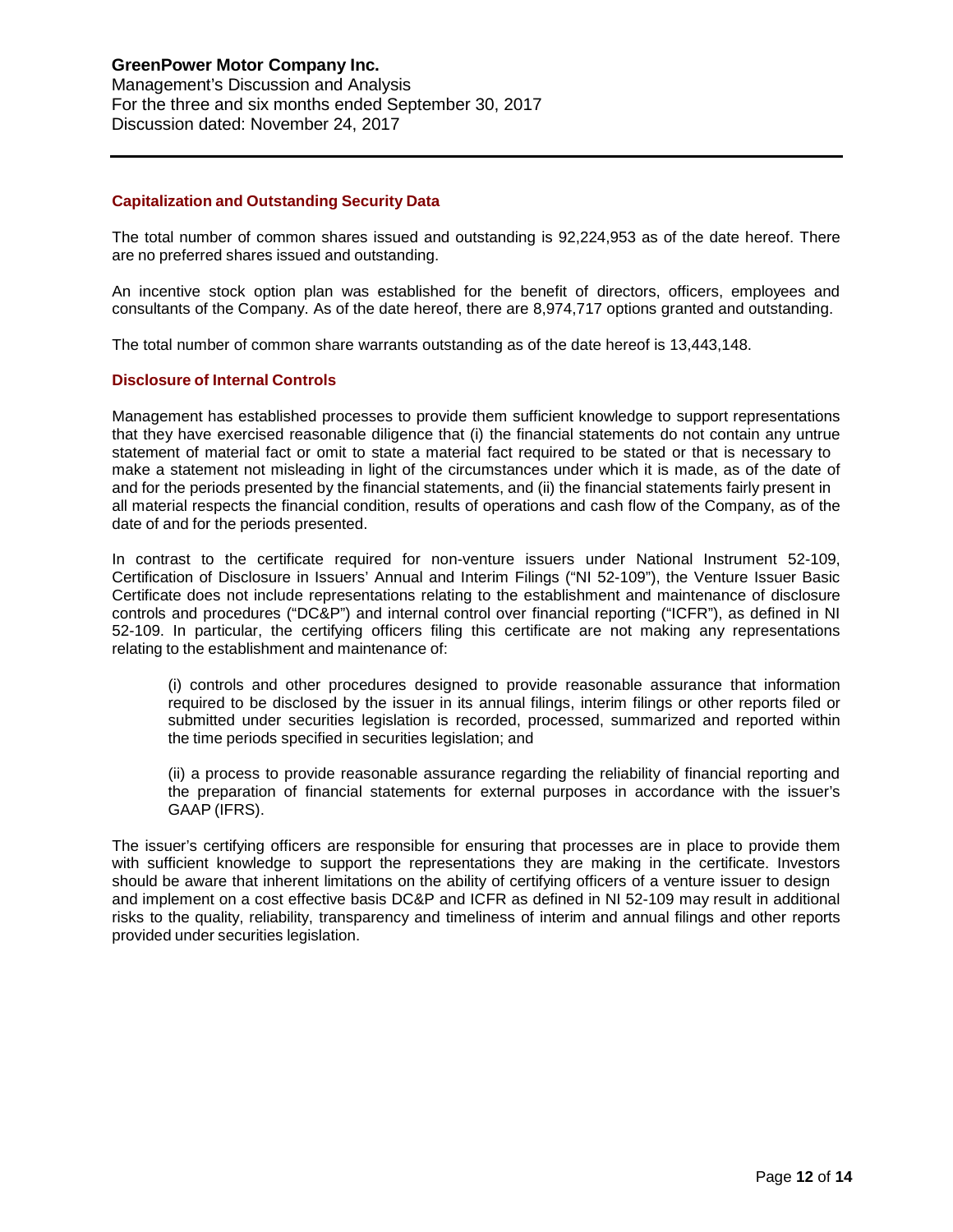#### **Risk Factors**

Investing in the common shares of the Company involves risk. Prospective investors should carefully consider the risks described below, together with all of the other information included in this MD&A before making an investment decision. If any of the following risks actually occurs, the business, financial condition or results of operations of the Company could be harmed. In such an event, the trading price of the common shares could decline and prospective investors may lose part or all of their investment.

#### No Operating History

The Company has neither a history of sales or earnings nor has it paid any dividends and may not produce earnings or pay dividends in the immediate or foreseeable future.

#### Reliance on Management

The Company is relying solely on the past business success of its directors and officers. The success of the Company is dependent upon the efforts and abilities of its directors, officers and employees. The loss of any of its directors, officers or employees could have a material adverse effect upon the business and prospects of the Company.

#### Operational Risk

The Company is exposed to many types of operational risks that affect all companies. Operational risk is the risk of loss resulting from inadequate or failed internal processes, people and/or systems. Operational risk is present in all of the Company's business activities, and incorporates exposure relating to fiduciary breaches, product liability claims, product recalls, regulatory compliance failures, legal disputes, business disruption, technology failures, business integration, damage to physical assets, employee safety, dependence on suppliers, foreign exchange fluctuations, insurance coverage and rising insurance costs. Such risks also include the risk of misconduct, theft or fraud by employees or others, unauthorized transactions by employees, operational or human error or not having sufficient levels or quality of staffing resources to successfully achieve the Company's strategic or operational objectives.

As a result of the acquisition of land in Porterville described in the Investing Activities section, the Company is subject to the risks normally associated with the construction of a manufacturing facility, including, but not limited to, construction delays, natural disasters, labour disputes, cost overruns, insufficient financing and requirements for governmental permits or approvals.

The occurrence of an event caused by an operational risk that is material could have a material adverse effect on the Company's business, financial condition, liquidity and operating results.

#### Volatile Operating Results

Our orders with our customers generally require time-consuming customization and specification. We incur significant operating expenses when we are building a bus prior to sale or designing and testing a new bus. If there are delays in the sale of buses to customers, such delays may lead to significant fluctuations in results of operations from quarter to quarter, making it difficult to predict our financial performance on a quarterly basis.